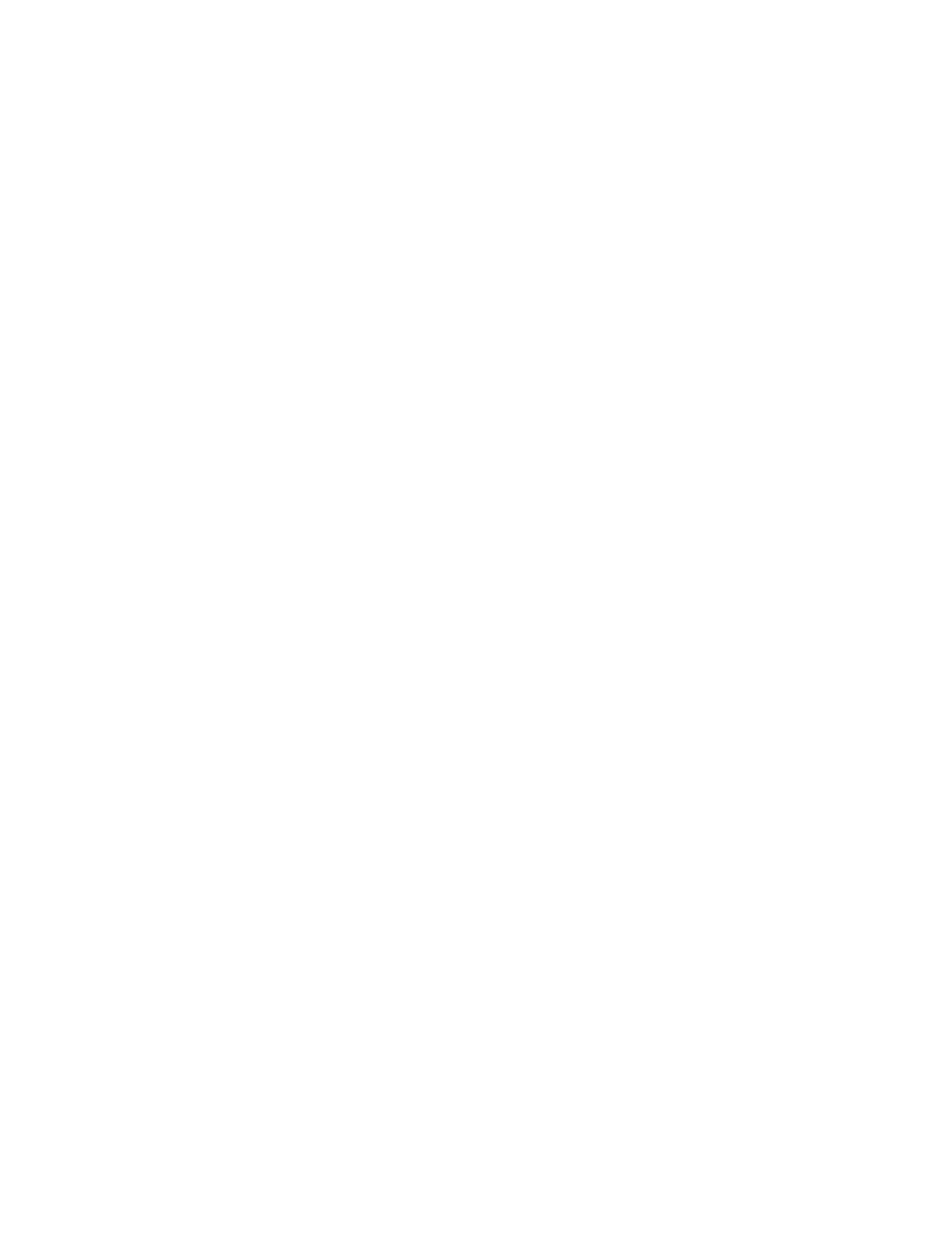### INSTRUCTIONS FOR PREPARATION OF

# Financial Company (as defined) Report of Consolidated Liabilities FR XX-1

#### **Who Must Report**

A financial company that is: (1) a top-tier company that controls an insured depository institution, as defined in section 3(c)(2) of the Federal Deposit Insur ance Act, but does *not* file the Consolidated Financial Statements for Holding Companies (FR Y-9C), the Parent Company Only Financial Statements for Small Holding Companies (FR Y-9SP), Parent Company Only Financial Statements for Large Holding Companies (FR Y-9LP), the Capital and Asset Report for For eign Banking Organizations (FR Y-7Q), or *consolidated total liabilities* on the Quarterly Savings and Loan Holding Company Report (FR 2320), or (2) a nonbank financial company super- vised by the Board of Governors of the Federal Reserve System (Board) that does not file the Consolidated Financial Statements for Holding Companies (FR Y-9C).

#### **Where to Submit the Reports**

#### Electronic Submission

All financial companies must submit their completed reports electronically. Financial companies should go to [www.frbservices.org/centralbank/reportingcentral/](https://www.frbservices.org/central-bank/reporting-central/index.html) [index.html f](https://www.frbservices.org/central-bank/reporting-central/index.html)or procedures for electronic submission.

#### **When to Submit the Report**

The FR XX-1 is required to be submitted as of December 31. Financial companies are required to submit their FR XX-1 report no later than March 31st (5:00 p.m. EST) of the following year.

Earlier submission aids the Board in reviewing and processing the report and is encouraged. No extensions of time for submitting reports are granted.

#### **How to Prepare the Reports**

A. Scope of the "Consolidated Liabilities" to be Reported

Unless otherwise provided by the Board, a financial company that is incorporated or organized in the United States should report its total consolidated liabilities. It should consolidate its subsidiaries on the same basis as it does for its annual reports to the Securities and Exchange Commission (SEC) or, for those financial companies that do not file reports with the SEC, on the same basis as described in generally accepted accounting principles (GAAP). Generally, under the rules for consolidation established by the SEC and by GAAP, financial companies should consolidate any company in which it owns more than 50 percent of the outstanding voting stock.

Unless otherwise provided by the Board, a financial company that is incorporated or organized in a country other than the United States should report the combined liabilities of its U.S. operations, which is equal to the sum of the consolidated liabilities of its top-tier U.S. subsidiaries. Any top-tier U.S. subsidiary should consolidate its U.S. subsidiaries on the same basis as it does for its annual reports to the SEC or, for those companies that do not file reports with the SEC, on the same basis as described in generally accepted accounting principles (GAAP). Generally, under the rules for consolidation established by the SEC and by GAAP, holding companies should consolidate any company in which it owns more than 50 percent of the outstanding voting stock. A financial company is permitted, but is not required, to reduce the aggregate liabilities of its U.S. subsidiaries by amounts corresponding to balances and transactions between U.S. subsidiaries of the financial company to the extent that such subsidiaries are domiciled in the United States and such items would not already be eliminated in consolidation.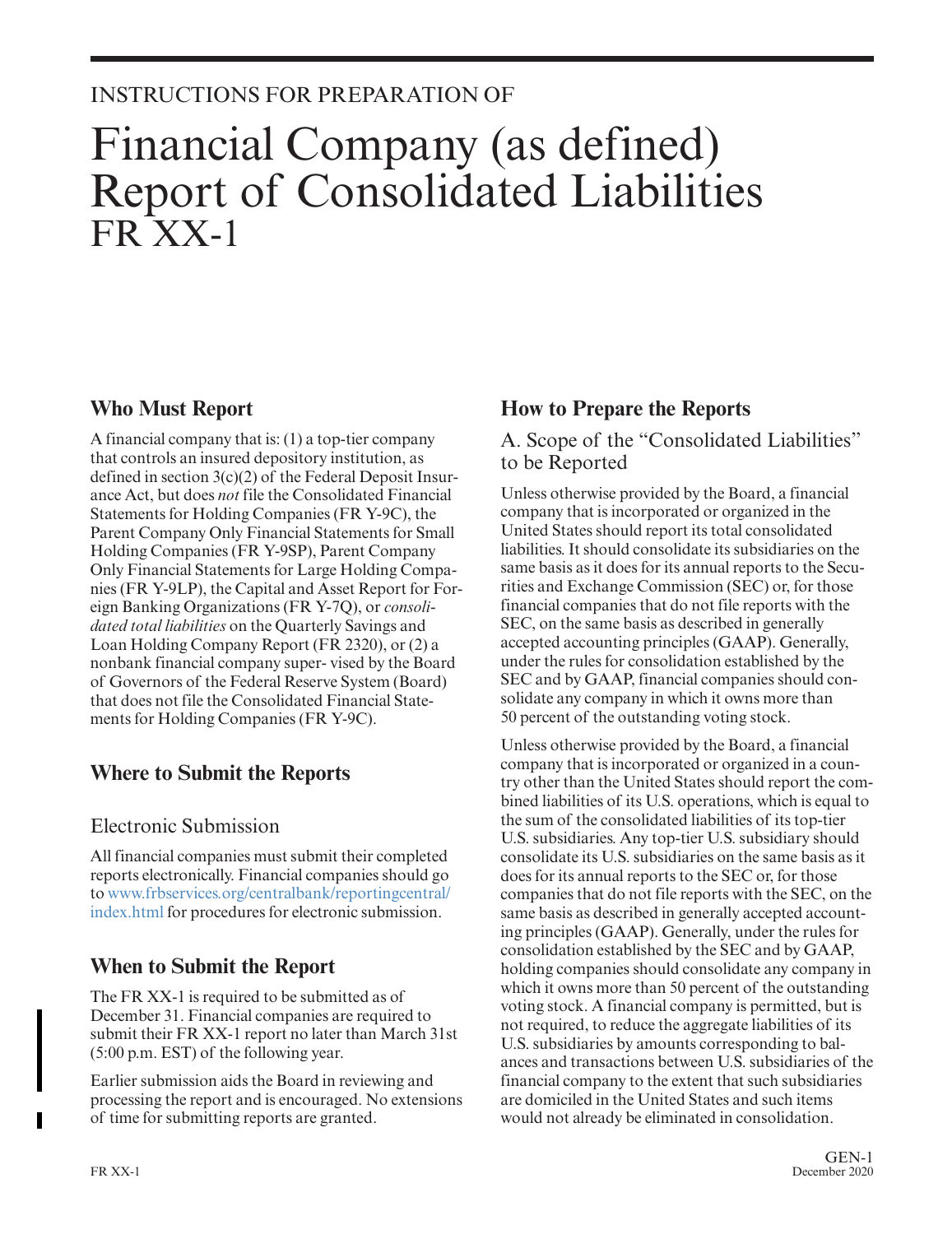## General Instructions

If a financial company or, in the case of a foreign financial company, a top-tier U.S. subsidiary, does not consolidate its subsidiaries as described by GAAP for any regulatory purpose (including compliance with applicable securities laws), the financial company may submit a request to the Board that it use an accounting standard or method of estimation other than GAAP to calculate its liabilities for purposes of this report. The Board may, in its discretion and subject to Board review and adjustment, permit the company to calculate ''Total consolidated liabilities of the financial company'' on an annual basis using this accounting standard or method of estimation.

#### B. Confidentiality

The completed version of this report generally is available to the public upon request on an individual basis. However, a reporting financial company may request confidential treatment for the Financial Company (as defined) Report of Consolidated Liabilities (FR XX-1) if the financial company both customarily and actually treats this information as private.

A request for confidential treatment must be submitted in writing prior to the electronic submission of the report. Information for which confidential treatment is requested may subsequently be released by the Federal Reserve System if the Board determines that the disclosure of such information is in the public interest.

#### C. Signatures

The Financial Company (as defined) Report of Consolidated Liabilities must be signed by the chief financial officer of the financial company (or by the individual performing this equivalent function). By signing the cover page of this report, the authorized officer acknowledges that any knowing and willful misrepresentation or omission of a material fact on this report constitutes fraud in the inducement and may subject the officer to legal sanctions provided by 18 USC 1001 and 1007.

#### **Item 1 Total consolidated liabilities of the financial company**

Report the total liabilities of the consolidated financial company.

Include as total liabilities:

- (1) Deposits
- (2) Federal funds purchased and securities sold under agreements to repurchase
- (3) Trading liabilities
- (4) Commercial paper
- (5) Other borrowed money
- (6) Subordinated notes and debentures
- (7) Net deferred tax liabilities
- (8) Allowance for credit losses on off-balance-sheet credit exposures
- (9) Accounts payable.
- (10) Deferred compensation liabilities.
- (11) Dividends declared but not yet payable
- (12) Derivative instruments that have a negative fair value that the reporting holding company holds for purposes other than trading.
- (13) Deferred gains from sale-leaseback transactions.
- (14) Unamortized loan fees, other than those that represent an adjustment of the interest yield
- (15) Holding company's liability for deferred payment letters of credit.
- (16) Recourse liability accounts arising from asset transfers with recourse that are reported as sales.
- (17) Claims and claims adjustment expense reserves of insurance subsidiaries.
- (18) Unearned premiums of insurance subsidiaries.
- (19) Policyholder benefits and contractholder funds of insurance subsidiaries.
- (20) "Separate account liabilities" of insurance subsidiaries
- (21) The full amount (except as noted below) of the liability represented by drafts and bills of